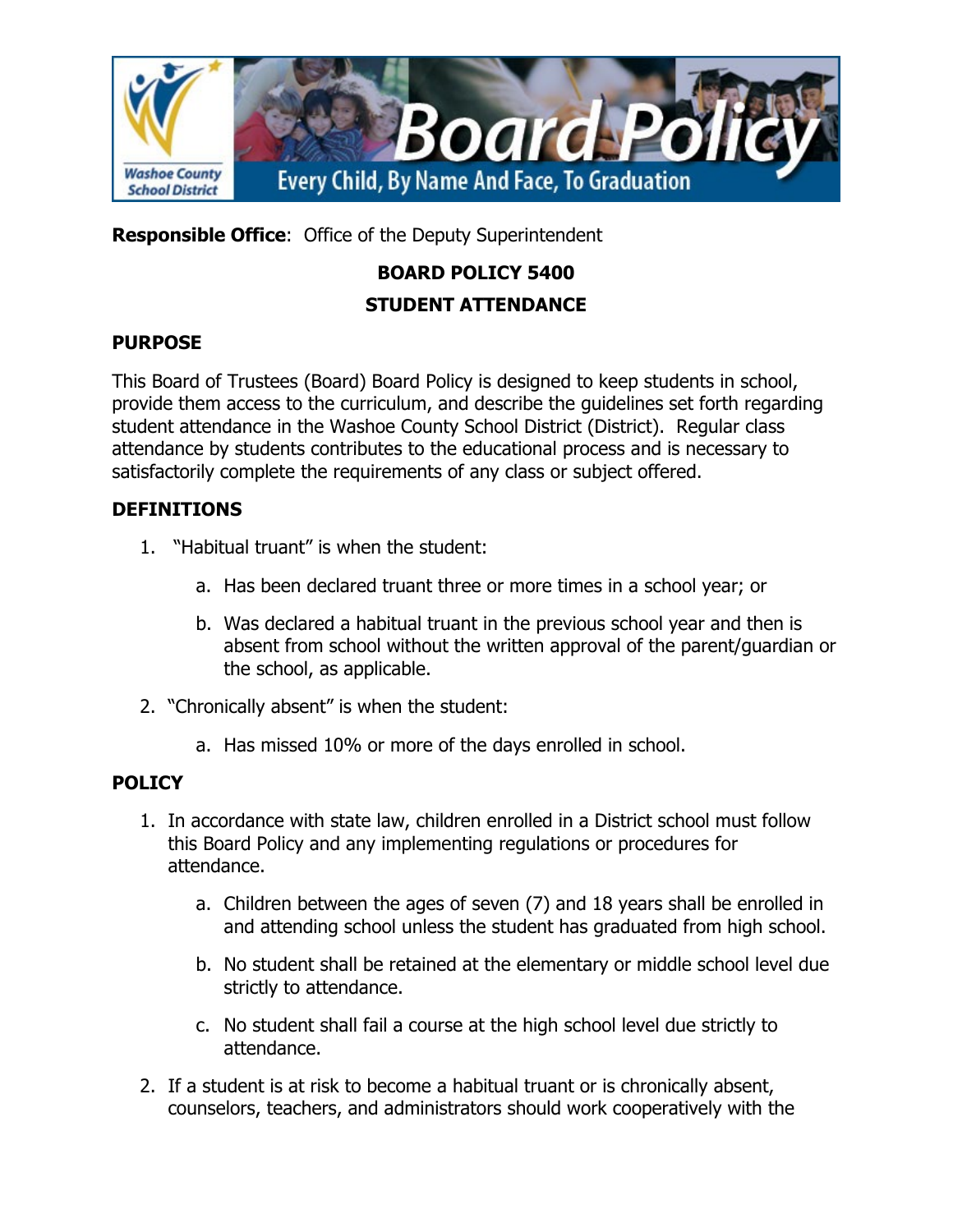student and parent(s)/guardian(s) through the Multi-Tiered System of Support (MTSS) process to attempt to resolve the situation so that the school can continue to work towards the academic, social, and emotional growth of the student.

- 3. The Board hereby direct the Superintendent to adopt an Administration Regulation to implement and maintain the purpose of this Board Policy. The Superintendent shall include in the Administrative Regulation the following provisions:
	- a. Monitoring and reporting student attendance;
	- b. Communicating attendance, to include potential concerns, to the student's parent/guardian;
	- c. Ensuring protocols exist to enable students to make-up work as a result of missed school time;
	- d. Identifying students deemed a habitual truant or chronically absent, investigating the cause(s) of the behavior, and consideration of modifications of the student's educational program to provide opportunities for success;
	- e. Providing for interventions for students in danger of losing credit as a result of poor attendance or truancy; and
	- f. Students attending distance education, online courses, and any other hybrid learning model.
- 4. Student Attendance Advisory Committee
	- a. The District shall maintain a community advisory committee, known as the Student Attendance Advisory Committee, for the purpose of reviewing data related to student attendance and truancy; identifying factors that contribute to truancy and chronic absenteeism; recommending programs to reduce truancy and overall attendance; and communicating the policies and programs of the District to students and their families.

#### **LEGAL REQUIREMENTS AND ASSOCIATED DOCUMENTS**

- 1. This Board Policy complies with Nevada Revised Statutes (NRS) and Nevada Administrative Code (NAC) to include:
	- a. Chapter 392, Pupils, and specifically:
		- i. NRS 392.040 392.220, Attendance